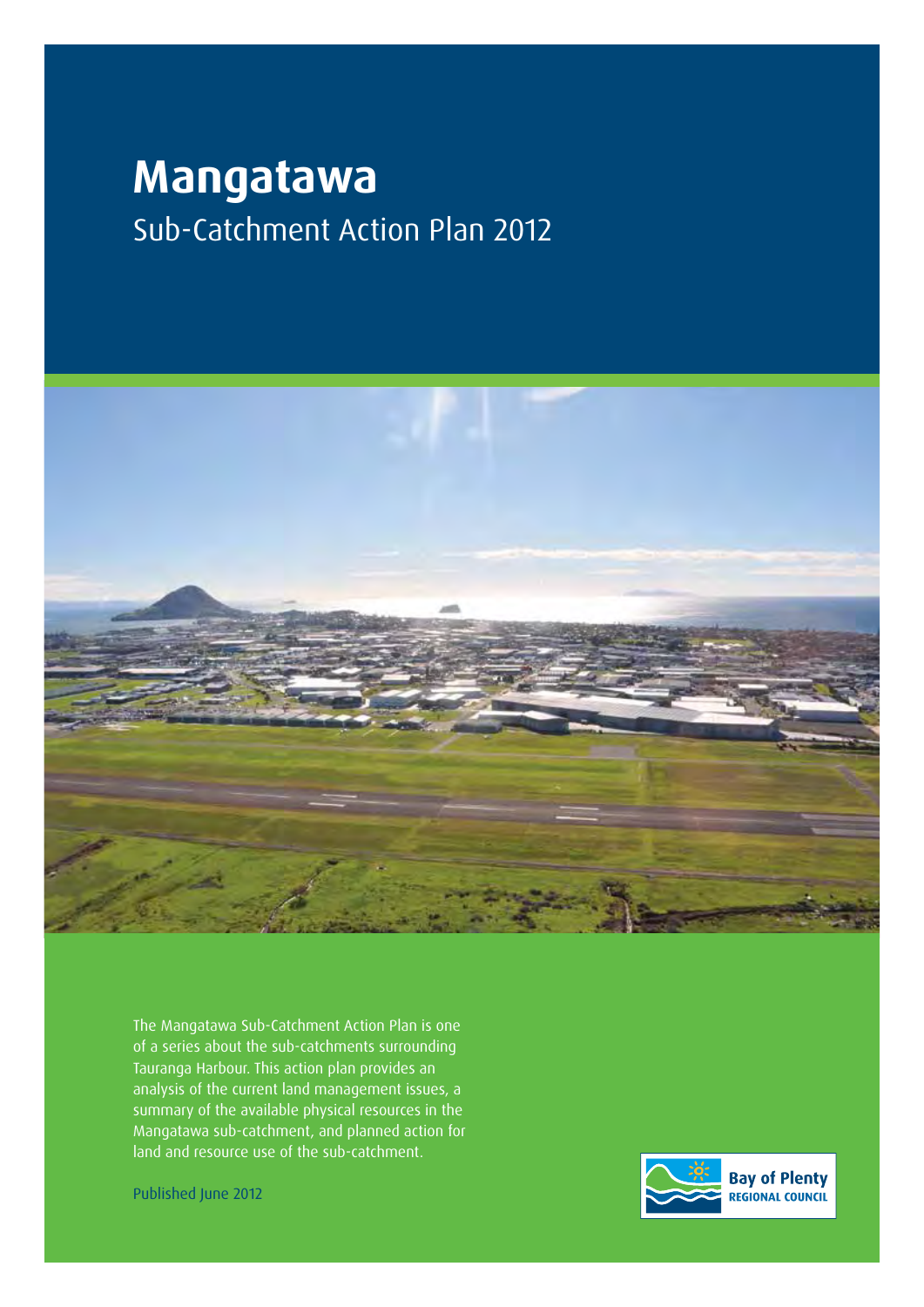### **Introduction**

The Mangatawa sub-catchment includes all of Mount Maunganui south to Domain Road in Papamoa and across to the Papamoa Hills and Kopukairua. The catchment is 4675 hectares in area and is part of the Tauranga ecological district.

The sub-catchment is 2.5 km wide and 15 km long and has 86 km of stream margins, 19 km of harbour margin and 14 km of open coast. The primary stream is the Mangatawa but there are many modified waterways in this highly developed catchment, including the Wairakei stream in Papamoa.

A large proportion of the sub-catchment land cover is urban and industrial development. The majority of which is located in the Mount Maunganui and Papamoa areas. A similar amount of the sub-catchments' land cover is pastoral and found primarily in the south towards Welcome Bay.

Sub-catchment soils are the result of coastal processes and volcanic activity. The soils to the south are mainly Te Puke sandy loam derived from rhyolitic tephra (volcanic ash). This soil is highly versatile although it has weak topsoil structure and low fertility. There are seven other soil types identified in this sub-catchment that have high proportions of sand and silt. Manmade soils cover a large area of Mount Maunganui due to modification of sand dune landscape.



*Source: BOPRC, ESRI, i-cubed, USGS, NASA, NOA*



*Source: BOPRC, ESRI, i-cubed, USGS, NASA, NOA*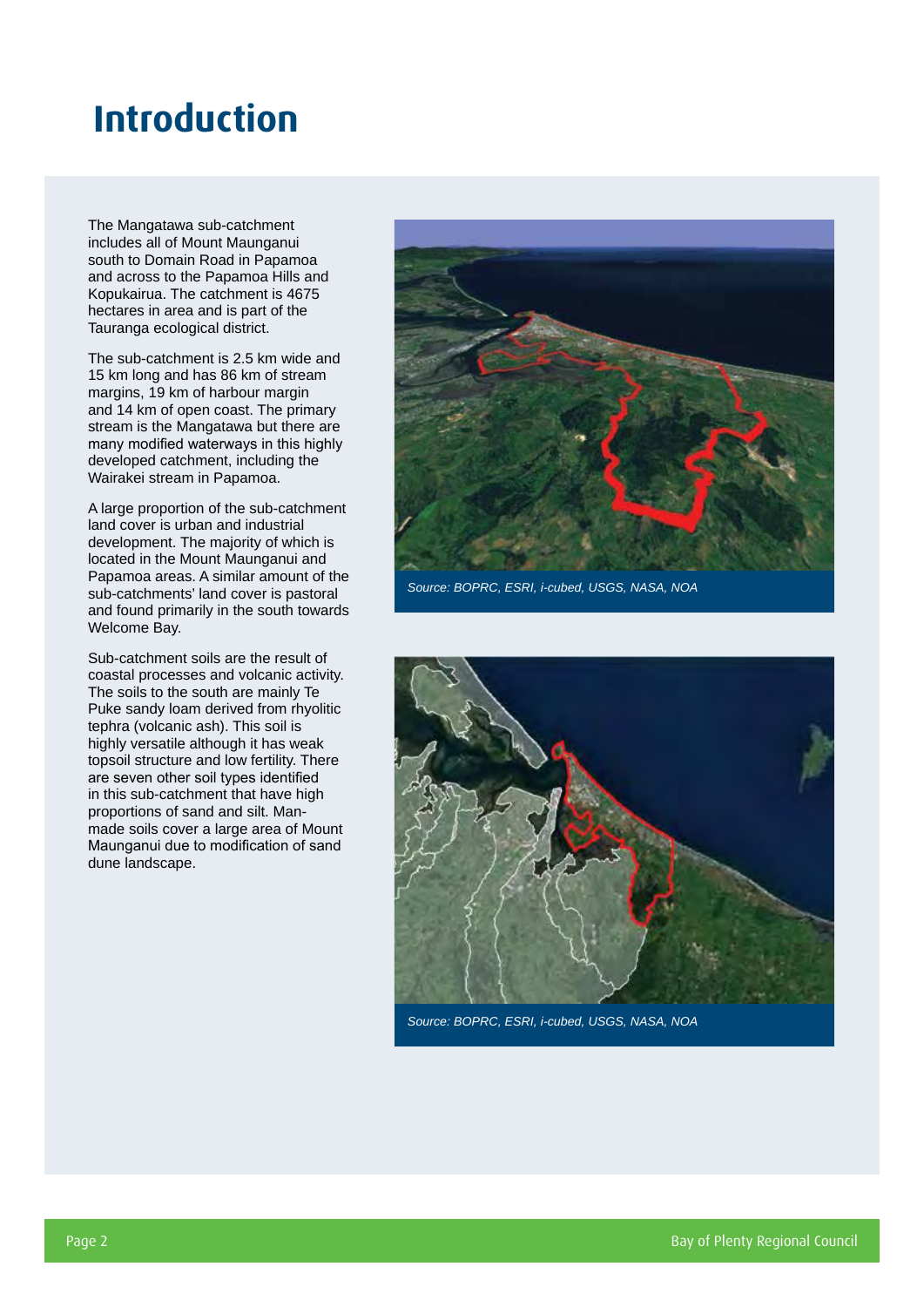## **Land management**

### What is the problem?

Soil has been and continues to be lost from the catchment at moderate to high rates, especially where steep land is subject grazing, or where earthworks are not carefully managed. Soil quality has not been monitored in the Mangatawa catchment, but results from other similar Bay of Plenty sites indicate generally healthy soils, with the exception of high levels of nitrogen on sheep, beef and deer farms, and excessively high levels on dairy farms. While positive from a production perspective, high nitrogen levels represent a risk to water quality through leaching and eutrophication.

Soils on kiwifruit orchards have healthy nitrogen levels but very high and increasing levels of phosphorus. While phosphates do not leach in the same way as nitrogen, they still represent a significant risk to water quality if washed into waterways by erosion.

Livestock access to a stream or wetland, or the area immediately around them, degrades water quality by increasing nutrients, faecal matter and sediment in the waterway. Stock access can increase stream bank erosion by stock treading and damaging soil structure, and by eating and degrading vegetation on the stream bank.

Water quality may also be degraded by excess nutrients in streams from fertilisers, farm runoff and urine patch leaching. Sediment can enter waterways from major construction sites (such as subdivision and roading) and forestry at harvest time. These and other pollutants are generally unintentional by-products of activities such as farming and construction.

#### What will we (Bay of Plenty Regional Council) do about it?

- Promote riparian margin fencing to exclude stock and protect water quality
- Promote and help landowners plant riparian margins, to act as filters and reduce pollutants entering streams through surface runoff
- Encourage stock stream crossings, such as bridges, to protect the water quality of streams
- Support retirement of steep erodible land
- Protect existing areas of indigenous biodiversity
- Protect existing wetland areas
- Work with landowners, other agencies and other sections of Regional Council to ensure consistent land and water quality management.

#### **Current riparian margin fencing protection:**



*Stock exclusion indicates those stream margins that are fenced off or land that is currently not available for stock grazing, for example, horticulture, forestry, and native bush.*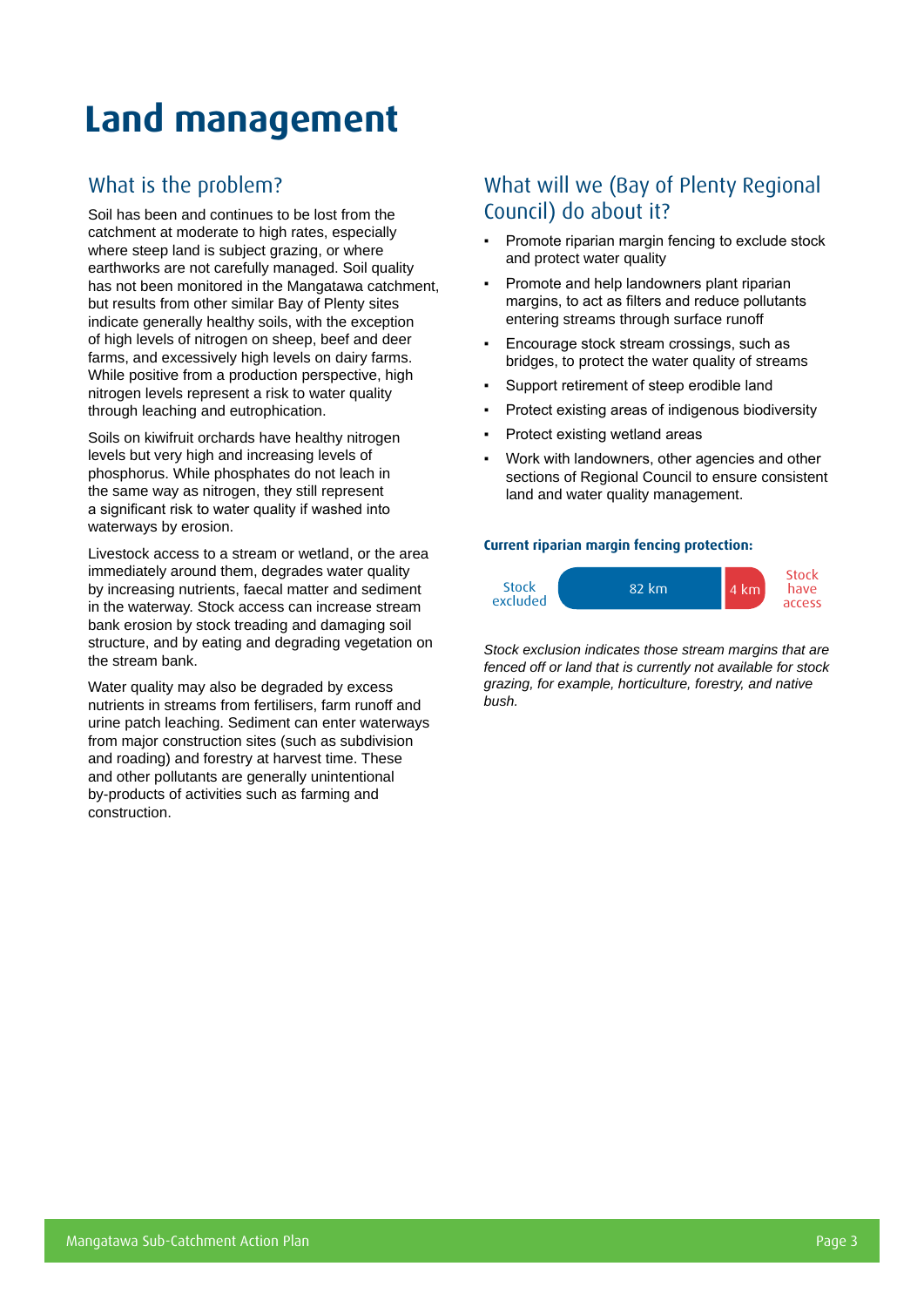### Land use capability classification in the Mangatawa sub-catchment

Sustainable land use and management is essential to ensure the Bay of Plenty region maintains clean waterways, productive soils, and indigenous biodiversity. How the land is used and managed can have a direct effect on its potential for long-term sustainability.

The majority of land in this sub-catchment is Land Use Capability (LUC) Class 2, 3 and 4 – flat to gently rolling landscapes. In this sub-catchment, these landscapes are generally summer dry (high sand content) or very wet in low lying areas that are poorly drained. LUC Class 6 and 7 lands are located in the middle and upper catchment.





*Land use capability classification in the Mangatawa sub-catchment*

| <b>LUC Class</b> | <b>LUC Units</b>                        | <b>Percent</b> |
|------------------|-----------------------------------------|----------------|
| $\mathbf{2}$     | 2e 1, 2s 1, 2w 1                        | я              |
| 3                | 3e 1, 3w 1                              | 15             |
|                  | 4e 1, 4e 2, 4s 2                        | 25             |
| 6                | 6e 1, 6e 2, 6e 3, 6e 7, 6s 3+4s 2, 6w 1 | 11             |
|                  | 7e 1, 7e 2, 7e 8, 7e 11                 | 13             |
| ឧ                | 8e 1, 8w 1                              |                |

#### Erosion risk in the Mangatawa sub-catchment

A high proportion of Land Use Capability Classes 6 & 7 land in the Mangatawa sub-catchment is medium to high risk erosion-prone land due to pastoral land use. Forestry located on these classes of land has a medium to high risk of erosion during the postharvest phase.





*Erosion risk in the Mangatawa sub-catchment*

| Land Use             | <b>Risk</b> | percent |  |  |
|----------------------|-------------|---------|--|--|
| Pasture              | Medium      |         |  |  |
| <b>Pasture</b>       | High        | З       |  |  |
| <b>Exotic forest</b> | Medium      | 3       |  |  |
| <b>Exotic forest</b> | High        |         |  |  |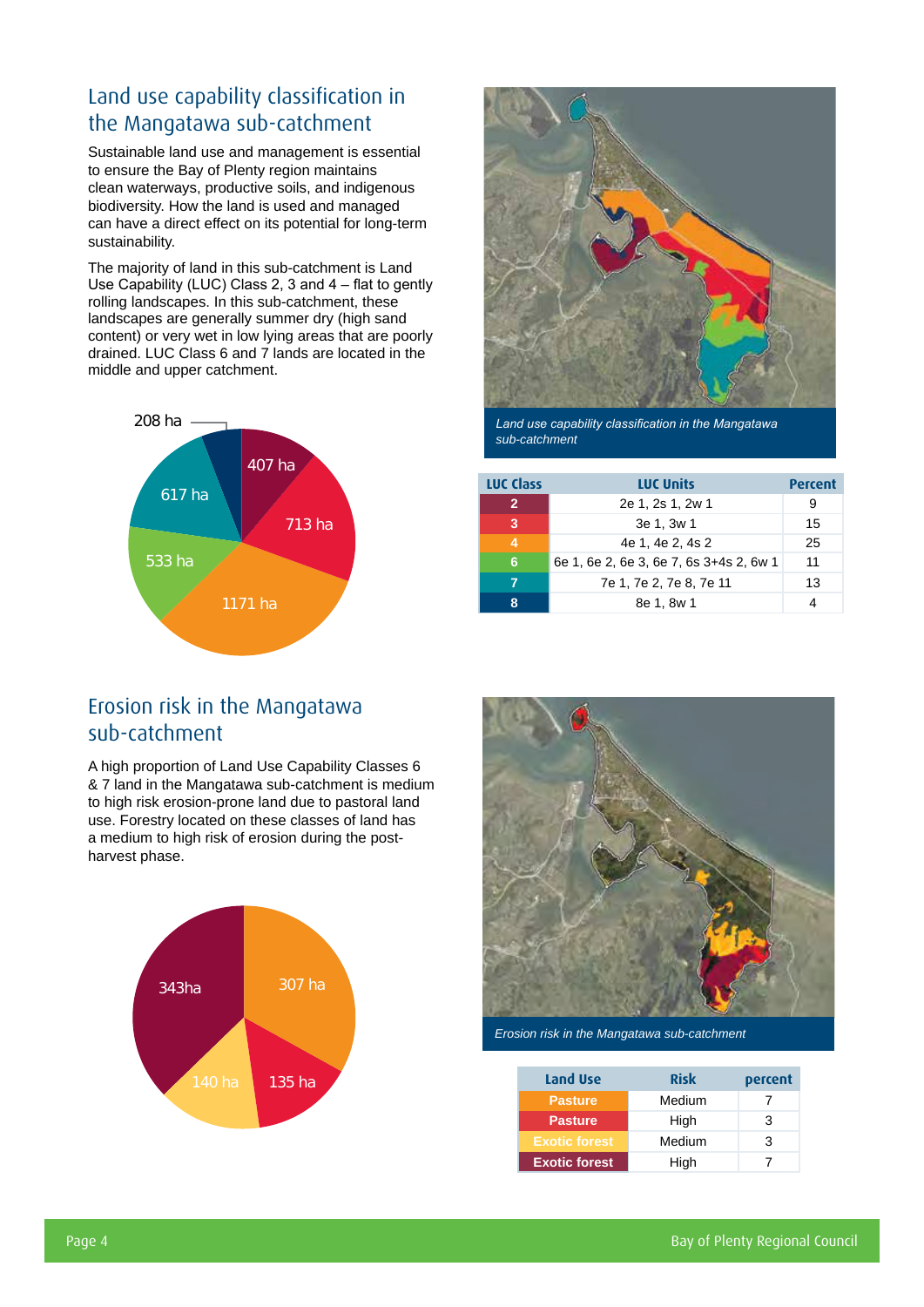### Land cover in the Mangatawa sub-catchment





#### Existing protection status in the Mangatawa sub-catchment



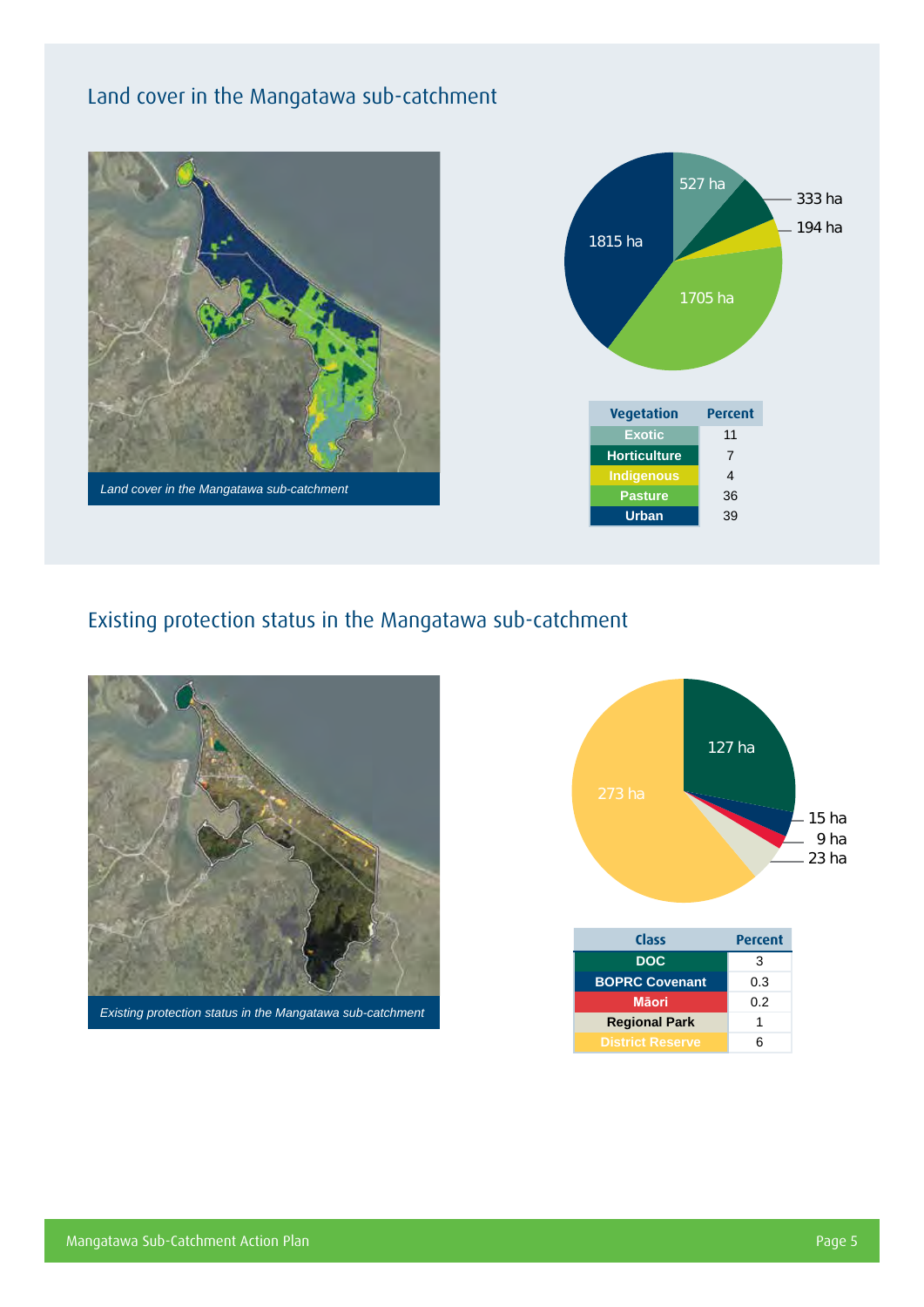### **Land management survey 2011**

#### Field work

In developing the Mangatawa Sub-Catchment Action Plan, Bay of Plenty Regional Council undertook field surveys of 10 properties in December 2011. The properties surveyed account for 13 percent of the catchment area. Priority was given to large properties that had waterways flowing through them or along their boundary.

Areas with formal protection were not surveyed as they already have action plans in place.

Field work included an assessment of land use, steam margins, erosion features and biodiversity features:

| Land use                        | Type and rationale<br>٠<br>Land Use Capability classification based on<br>٠<br>physical resources present                                                                                                                         |
|---------------------------------|-----------------------------------------------------------------------------------------------------------------------------------------------------------------------------------------------------------------------------------|
| <b>Stream</b><br>margins        | Protection measures (if any) in place<br>٠<br>General condition and upkeep<br>٠<br>Estimation of length (both protected and<br>٠<br>unprotected)<br>GPS track of any stream channels not evident<br>in the GIS database maps      |
| <b>Erosion</b><br>features      | Protection measures (if any) in place<br>٠<br>General condition and upkeep<br>٠<br>Estimation of length (both protected and<br>٠<br>unprotected)<br>GPS track of any stream channels not evident<br>٠<br>in the GIS database maps |
| <b>Biodiversity</b><br>features | Estimation of extent of land area covered and<br>٠<br>the type of vegetation (e.g. native, introduced<br>species)                                                                                                                 |

### Land owner feedback

Bay of Plenty Regional Council met with land owners in the Mangatawa sub-catchment area in December 2011. The purpose was to gather the concerns, priorities and challenges of these land owners. The following list provides a summary of the land management issues raised by land owners:

- Erosion caused from stormwater runoff from local roads;
- Sedimentation in drains in the lower reaches of the catchment during/ after strong rain events;
- Waterway blockages and related erosion;
- Slips/ erosion as result of intense rain events;
- Weed control:
- Education and information regarding good, practical sustainable land use practices;
- Better promotion of funding options for riparian and biodiversity protection.

### Iwi/hapū feedback

Comments from Nga Potiki RMU note Tangata Whenua would like to see less pest plants particularly Woolley Nightshade and be able to enhance and restore biodiversity around the Tahuna (Rangataua Bay especially where Mangatawa has land adjacent to foreshore areas).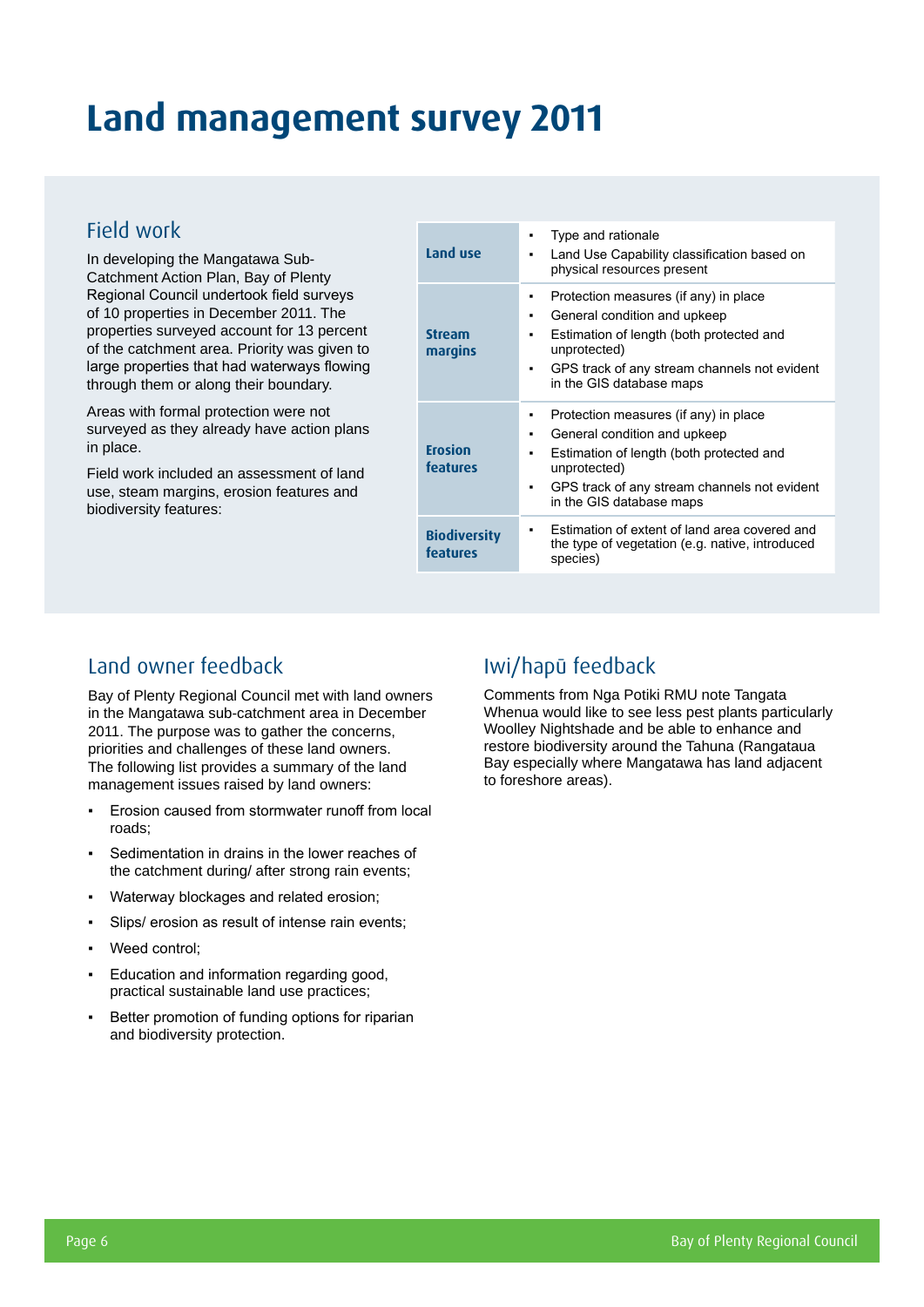### **Actions**

The three main land management issues common to the surveyed properties in the Mangatawa Sub-Catchment areas are set out in the table below. Proposed actions to maintain and improve riparian protection, erosion, unsuitable land use and biodiversity loss within the catchment area are listed along with who is involved to implement the action.

#### Land management issues and solutions

| <b>Actions</b>                                                                                                                                                                                                                                                                                                                                                                                                                                                                                                                                                                                                                                                                                                                                         | <b>Milestones</b>                                                                                         | Who is involved?                                                                                                                                                                                                                                                                                                                             |
|--------------------------------------------------------------------------------------------------------------------------------------------------------------------------------------------------------------------------------------------------------------------------------------------------------------------------------------------------------------------------------------------------------------------------------------------------------------------------------------------------------------------------------------------------------------------------------------------------------------------------------------------------------------------------------------------------------------------------------------------------------|-----------------------------------------------------------------------------------------------------------|----------------------------------------------------------------------------------------------------------------------------------------------------------------------------------------------------------------------------------------------------------------------------------------------------------------------------------------------|
| <b>Improving riparian protection</b><br>Work with landowners to apply sustainable land use methods and practices<br>$\bullet$<br>to maintain and/or repair streambanks and to improve water quality.<br>Completely remove stock access to streams, fence remaining 4km and<br>$\blacksquare$<br>instigate planting of riparian margins to eliminate the effects of livestock,<br>polluted water runoff and erosion.<br>Instigate necessary remedial works to stream margins such as bank<br>$\blacksquare$<br>re-contouring, riparian planting and engineering works using relevant<br>legislation relating to riparian management.<br>Tailor site specific solutions.                                                                                 | 0.4 km of new<br>riparian fencing<br>per year                                                             | $\blacksquare$<br>Bay of Plenty<br>Regional Council<br>Landowners<br>$\blacksquare$<br>Western Bay of<br>$\blacksquare$<br><b>Plenty District</b><br>Council<br>NZ Landcare<br>$\blacksquare$<br>Trust working with<br>community care<br>groups                                                                                              |
| Improve erosion control and appropriate land use practices<br>Apply property level management plans to LUC class 6 & 7 pastoral and<br>forestry land that has been identified as eroding or at risk of eroding.<br>Promote the need for land use change on LUC class 7 land pastoral land -<br>$\blacksquare$<br>advocate land retirement, forestry and suitable stock regimes.<br>Work with landowners to apply soil and water conservation methods and<br>$\blacksquare$<br>good land management practice to maintain and/or repair landscapes.<br>Increase the awareness of cattle and deer at high stocking rates on<br>$\blacksquare$<br>steeper slopes.<br>Ensure that landowners apply appropriate land management practices.<br>$\blacksquare$ | 10 properties<br>with 'at risk'<br>land have<br>management<br>plans by 2022                               | Bay of Plenty<br>$\blacksquare$<br>Regional Council<br>Landowners<br>$\blacksquare$<br>Western Bay of<br>$\blacksquare$<br><b>Plenty District</b><br>Council<br>Department of<br>$\blacksquare$<br>Conservation<br>NZ Landcare<br>$\blacksquare$<br>Trust working with<br>community care<br>groups                                           |
| <b>Improve biodiversity protection and enhancement</b><br>Advocate further covenanted areas within the sub-catchment<br>Continue tree planting on private land in native or non-invasive exotic<br>$\blacksquare$<br>species<br>Work with landowners and community groups to protect identified<br>$\bullet$<br>biodiversity areas in the sub-catchment by establishing native plant<br>populations and controlling nuisance populations of pest plants and<br>animals.                                                                                                                                                                                                                                                                                | By 2022 an<br>additional<br>10 sites are<br>managed for<br>biodiversity<br>protection and<br>enhancement. | Bay of Plenty<br>$\blacksquare$<br><b>Regional Council</b><br>Landowners<br>$\blacksquare$<br>Western Bay of<br><b>Plenty District</b><br>Council<br>Department of<br>$\blacksquare$<br>Conservation<br><b>Community Care</b><br>$\blacksquare$<br>Groups<br>NZ Landcare<br>$\blacksquare$<br>Trust working with<br>community care<br>groups |